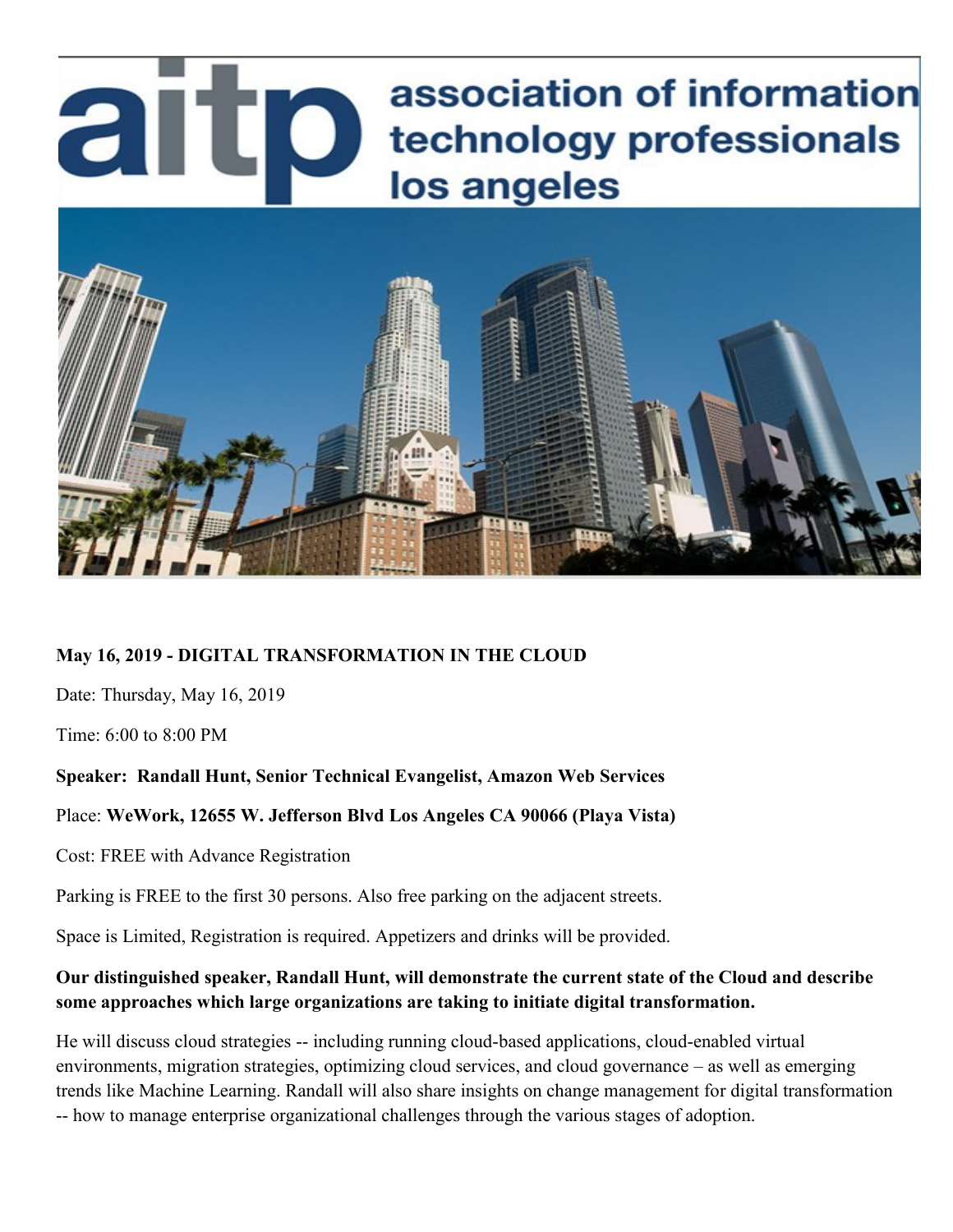Randall will cover the rich structure and ecosystem of available solutions in the Cloud as well as provide numerous case studies using real world customers and use cases.

Arrive early for great networking.

Space is Limited, Registration is required. We'll provide the appetizers and drinks.

Members and Non-members FREE with advance registration.

About our Speaker

# **Randall Hunt, Senior Technical Evangelist and Software Engineer at Amazon Web Services in Los Angeles.**

Randall spends most of his time building demos and writing about new services and launches. Python is his favorite programming language but he can sometimes be found struggling with C++. Prior to working at AWS, Randall launched rockets at NASA and SpaceX but he found his programming passion at MongoDB. Randall has worked on a variety of technical and business challenges in many different verticals with over a decade of cloud experience at NASA, SpaceX, MongoDB, and AWS. He is a total space nerd.

Randall has dealt with a wide range of both business and technical issues across many different verticals based on his experiences at SpaceX, MongoDB, AWS, and NASA. Thanks to these experiences Randall has gained a deep understanding of deploying large scale technical solutions in cloud environments.

As a Sr. Technical Evangelist, Randall often speaks at conferences and events across the world where he helps developers maximize their productivity in the cloud. He's particularly interested in AI, databases, serverless, and DevOps. He holds all seven AWS certifications.

# **About our Location: WeWork - Playa Vista (on Jefferson)**

**Co-working offices. This location occupies four floors of a newly constructed building in Playa Vista, attracting a wide array of companies, ranging from software developers to major production studios. WeWork Playa Vista embraces LA's relaxed culture with a community that revels in collaboration. To learn more, go to https://www.wework.com/buildings/12655-w-jefferson-blvd--los-angeles--CA**

About our Meeting Sponsor – Amazon Web Services

Featured services include:

**Amazon EC2** --- Virtual servers in the cloud

**Amazon Simple Storage Service (S3)** --- Scalable storage in the cloud

**Amazon Aurora** --- High performance managed relational database

**Amazon DynamoDB** --- Managed NoSQL database

**Amazon RDS** --- Managed relational database service for MySQL, PostgreSQL, Oracle, SQL Server, and MariaDB

**AWS Lambda** --- Run code without thinking about servers